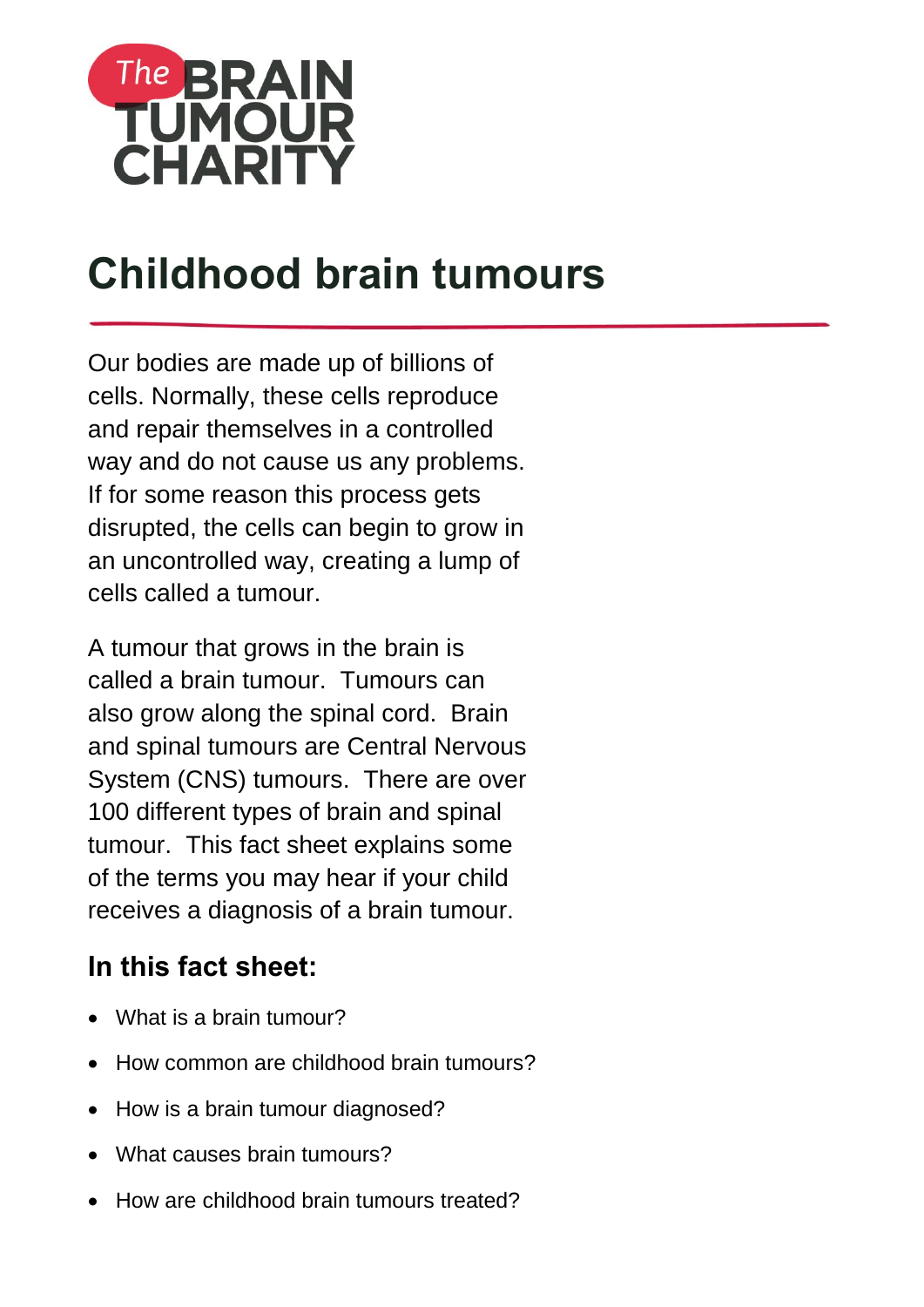• What are the side effects of a brain tumour?

The diagrams in this fact sheet were taken from the patient information website of Cancer Research UK: *www.cancerresearchuk.org*

### **What is a brain tumour?**

A brain or CNS tumour is an abnormal growth caused by cells dividing in an uncontrolled way. There are over 100 different types of brain and spinal tumour and they are usually named according to the types of cell they start to grow from and/or parts of the brain they grow in. A primary brain tumour begins somewhere in the brain - it has not spread from elsewhere in the body. A secondary brain tumour (known as a metastasis) has begun somewhere else in the body (for example, the kidney or skin) and has spread to the brain.

(*For more information about tumour types, please see the sections at the end of this fact sheet*)

### **How common are childhood brain tumours?**

Childhood brain tumours are relatively rare. Around 500 children and young people in the UK are diagnosed with a brain tumour each year. This means that most times the symptoms your child is showing **will not be due to a brain tumour**. However, it is important to be aware of the symptoms, so you can go to your doctor if you are concerned.

### **How will I know if my child has a brain tumour?**

Symptoms of brain tumours vary from child to child. Symptoms can also depend on exactly where in the brain the tumour is and can often mimic those of other, relatively minor childhood illnesses. The presence of a symptom does not necessarily mean that your child has a brain tumour.

Common symptoms of childhood brain tumours include:

- Persistent vomiting/feelings of nausea (over a two week period)
- Recurring headache (over a four week period, particularly on waking)
- Abnormal eye movements
- Fits or seizures
- Behaviour change
- Abnormal balance/walking/co-ordination
- Blurred/double vision
- Abnormal head position (such as a head tilt)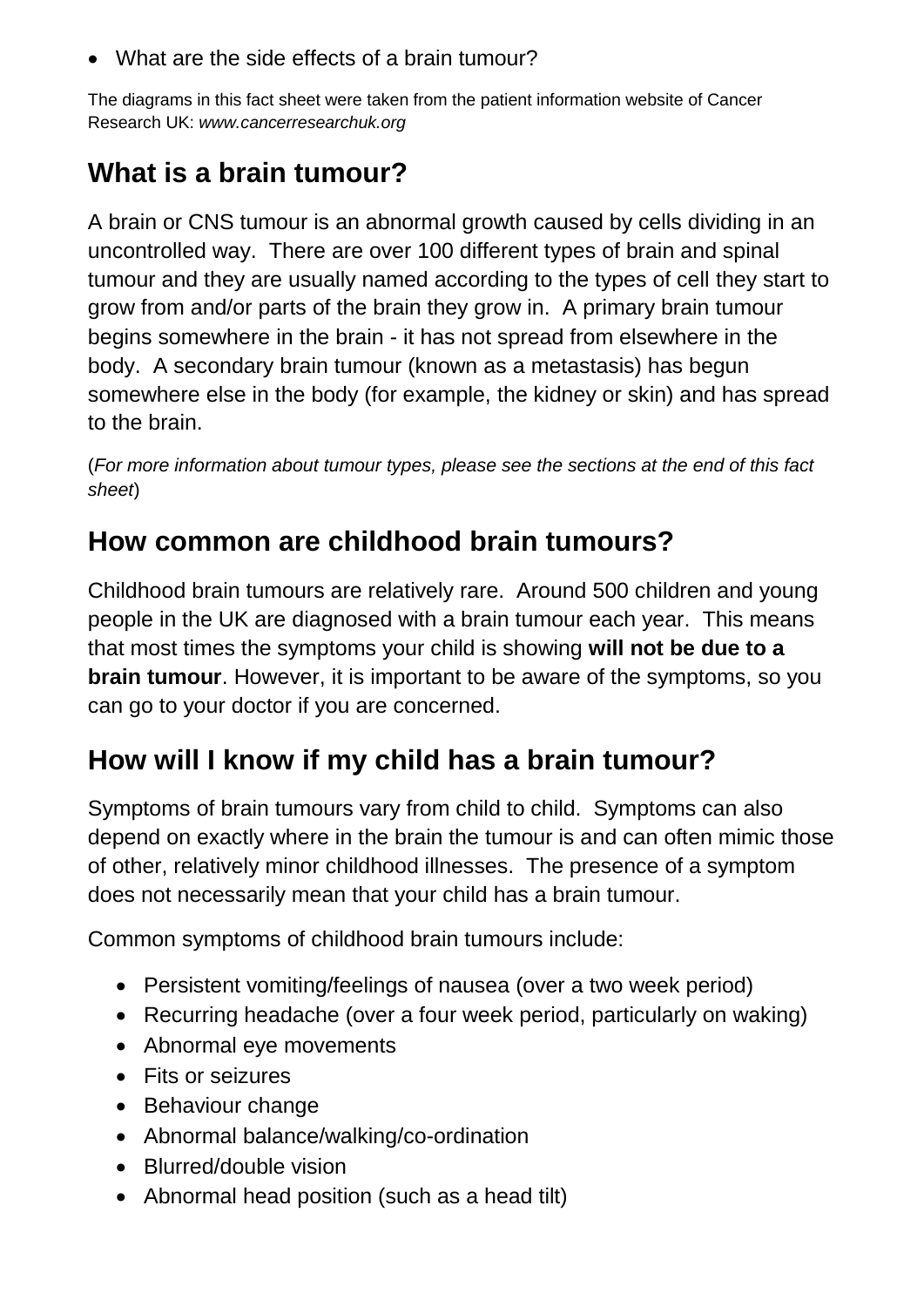• Delayed or arrested puberty (puberty that doesn't start or starts, but doesn't progress as expected)

If your child has one or more of the above, you should take them to see a GP, explaining your worries about a brain tumour being present. If they have two or more, ask for an urgent referral. An urgent referral means that your child will be given an appointment with a specialist who can further investigate the cause of their symptoms.

You will find much more information about childhood brain tumours on our 'HeadSmart – be brain tumour aware' website:

#### *headsmart.org.uk.*

 HeadSmart is our UK-wide campaign that aims to reduce the time it takes to diagnose children and young people with a brain tumour and so achieve better outcomes - saving lives and reducing long-term disability.

We have pocket-sized symptoms cards that list common signs and symptoms of childhood brain tumours that you can take with you to your family GP if you are concerned about your child. These are available to view on the HeadSmart website.

You can also get a link to the cards sent directly to your smartphone by texting SMART to 81400 or we can post a card to you. Call our Support and Info Line on **0808 800 0004** or email **support@thebraintumourcharity.org** to request a card or for more information.

### **How is a brain tumour diagnosed?**

If your doctor (GP or A&E doctor) suspects your child has a brain tumour, s/he will refer him/her to a specialist - a neurologist or neurosurgeon (specialists in brain and nerve disorders), or an oncologist (specialist in treating cancer). The specialist will ask questions about your child's health and give them a physical examination. They will also test their nervous system (called a neurological examination). This involves looking at your child's vision, hearing, alertness, muscle strength, co-ordination, and reflexes. They will also look at the back of their eyes to see if there is any swelling of the optic disc (the optic disc is where the optic nerve from the brain enters the eye). Any swelling is a sign of raised pressure inside the skull, which could be a sign of a brain tumour.

Your child will then have one or more further tests. They may have a blood test to check for certain 'markers' in the blood that some tumours can cause. These could be changes in the levels of certain hormones. They will also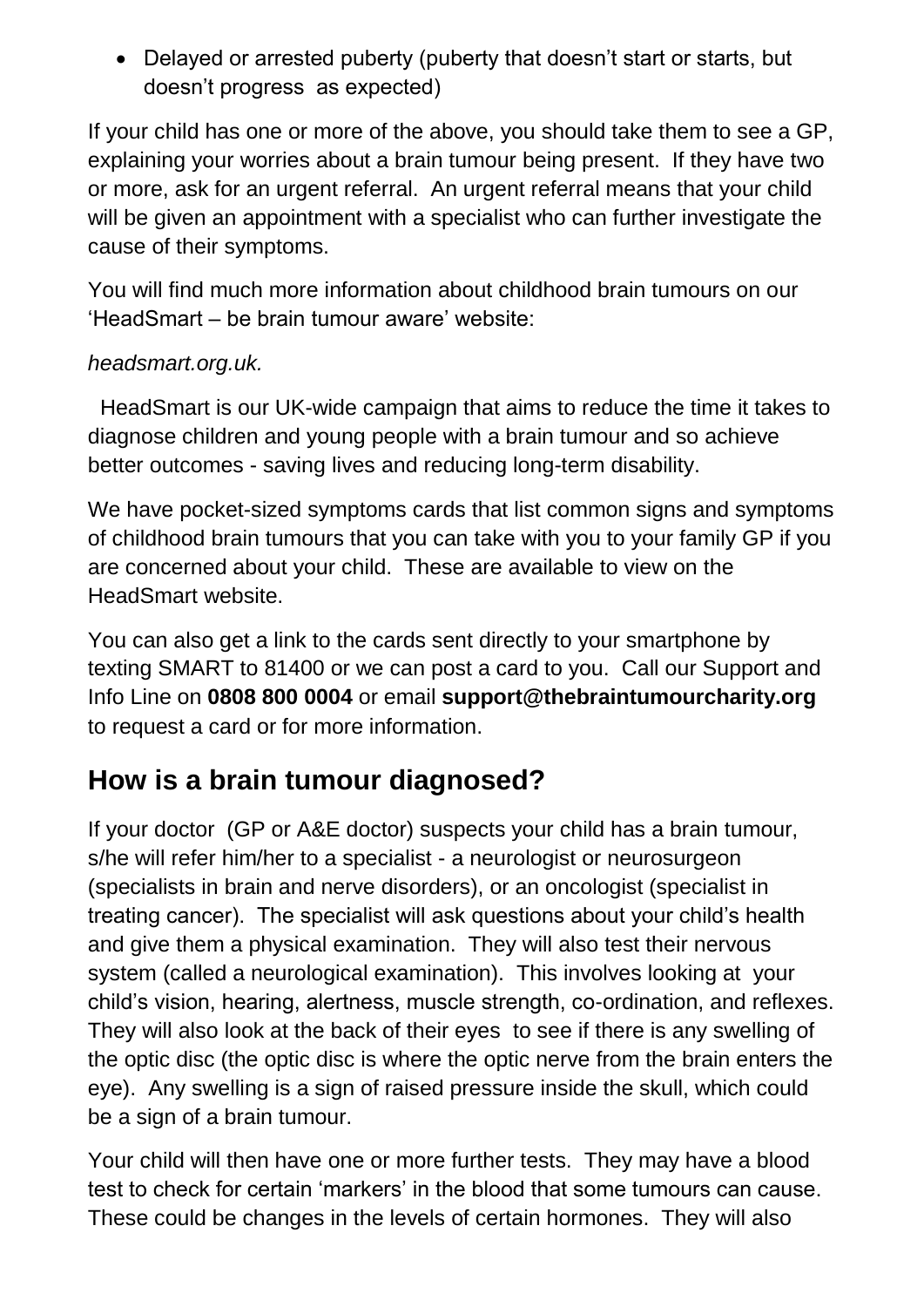need an MRI (magnetic resonance imaging) or CT (computerised tomography) scan to confirm whether a brain tumour is present (for information about these scans, see the Scans for children fact sheet).

If, following the scan, a tumour is found, a biopsy (small sample of the tumour) may be taken from your child's tumour. It is important to realise that a biopsy is an operation that takes several hours. Any risks will be explained to you by your child's surgical team.

Alternatively, if possible, the resection (surgical removal) of the whole tumour will be undertaken.

In both cases, cells from the tumour will be analysed in a laboratory, so that health professionals can give a more detailed diagnosis of the exact tumour type. This will allow them to determine the best course of treatment for your child.

### **'Benign' or 'malignant'**

Your child's brain tumour may be referred to as 'benign' or 'malignant'. A benign brain tumour is relatively contained and is unlikely to spread to other parts of the brain. It tends to be slow growing and there is less chance of it returning if it can be completely removed.

A benign brain tumour can still be serious, however, due to the limited space capacity of the skull or difficulties removing tumours from certain parts of the brain.

A malignant brain tumour is faster growing. It is far more likely to spread to other parts of the brain or spinal cord and may come back, even if treated. Brain tumours very rarely spread to other parts of the body. Malignant brain tumours cannot usually be treated by surgery alone - other treatments such as radiotherapy and/or chemotherapy may also be used.

#### **Grades**

The terms benign and malignant may not be used in relation to your child's brain tumour. Doctors could instead refer to gradings. The grading system goes from 1 to 4. A Grade 1 tumour is the slowest growing while a Grade 4 is the quickest growing, most aggressive kind. Within a tumour, it is possible to have cells of different grades (for example, some grade 1 cells and some grade 2 cells) but the grade the tumour is given as a whole will be determined by the highest grade of cells found.

It is important to know that brain tumours in children rarely change over time or increase in grade. This is more often seen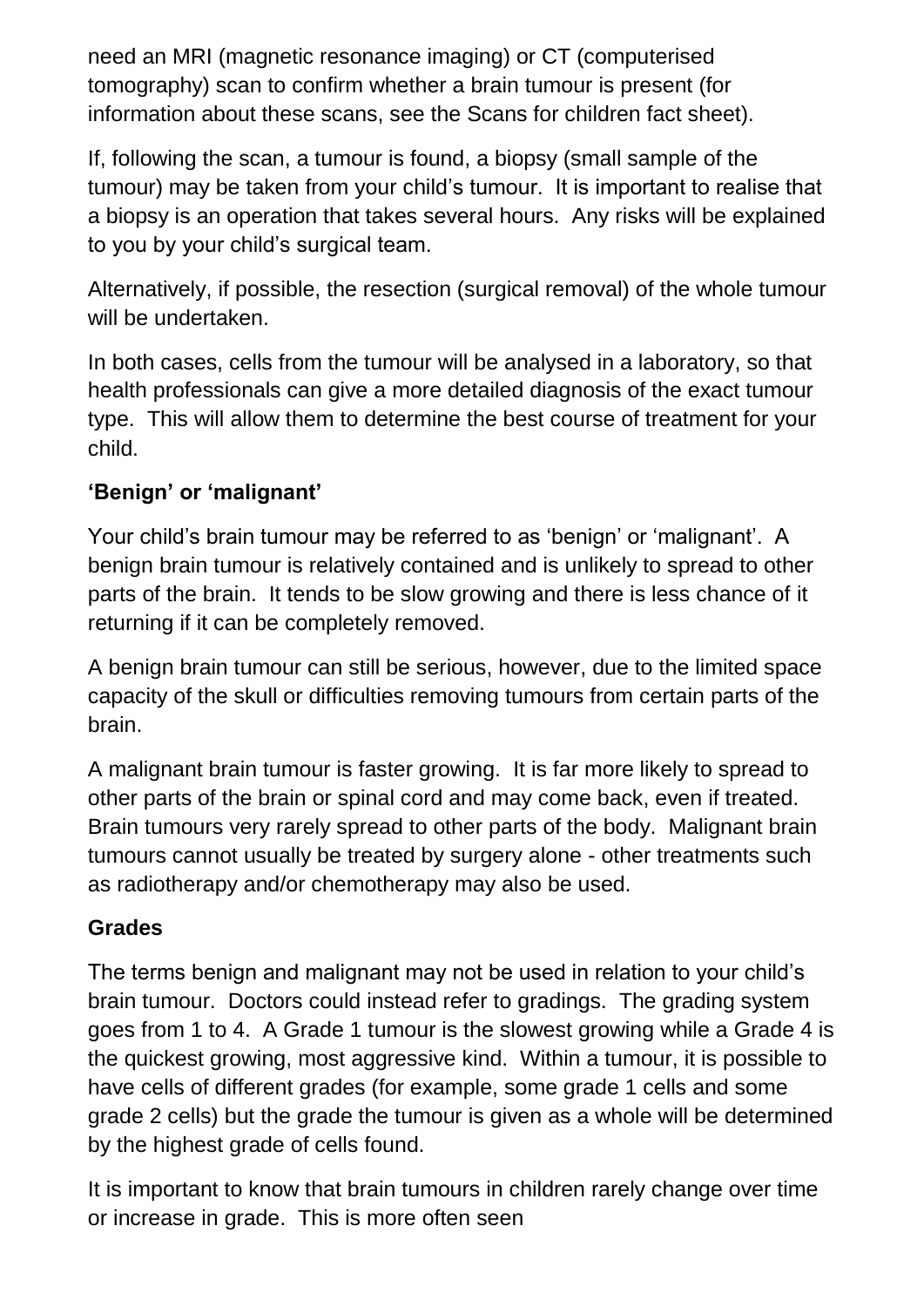in adults.

Gradings can be quite difficult to understand. Your child's doctor will explain what it means for your child. Do ask questions if you are not clear.

# **What causes brain tumours?**

Very often, the answer is that we just do not know. This can be one of the most difficult things to accept as a parent as it can leave you feeling helpless. There has been much in the news about the possibility of mobile phones and power lines causing brain tumours, but research remains inconclusive and, at present, there is no clear link between exposure to mobile phones or power lines and brain tumours.

**Brain tumours are nobody's fault**. There is no research that shows that anything you may have done during pregnancy or in your child's early infancy could have caused your child's brain tumour. In addition, a tumour that has gone undetected for some time is not your fault - brain tumours can be difficult to spot as their symptoms can be very similar at first to many common childhood ailments.

# **The risk factors that we know about**

### **Genetics**

According to Cancer Research UK, genetics (inheriting a gene or genes that make you more likely to get a brain tumour) are thought to account for around 5% of brain tumours. The following factors may affect your child's risk of developing a brain tumour:

- Certain genetic conditions (including neurofibromatosis type 1 and 2, tuberous sclerosis, Li-Fraumeni syndrome, Von Hippel-Lindau syndrome or Turner syndrome) may increase your child's risk of developing a brain tumour.
- If an immediate family member (parent or sibling) has a tumour of the CNS your child may have a slightly higher chance of developing a brain tumour, although the risk is still very low.

### **Radiation**

We know that radiation does increase the risk of a brain tumour developing. The risk of developing a meningioma or glioma (types of brain tumour that you can read more about further on in this fact sheet) is higher in children who have had radiotherapy to the head, particularly before they reach the age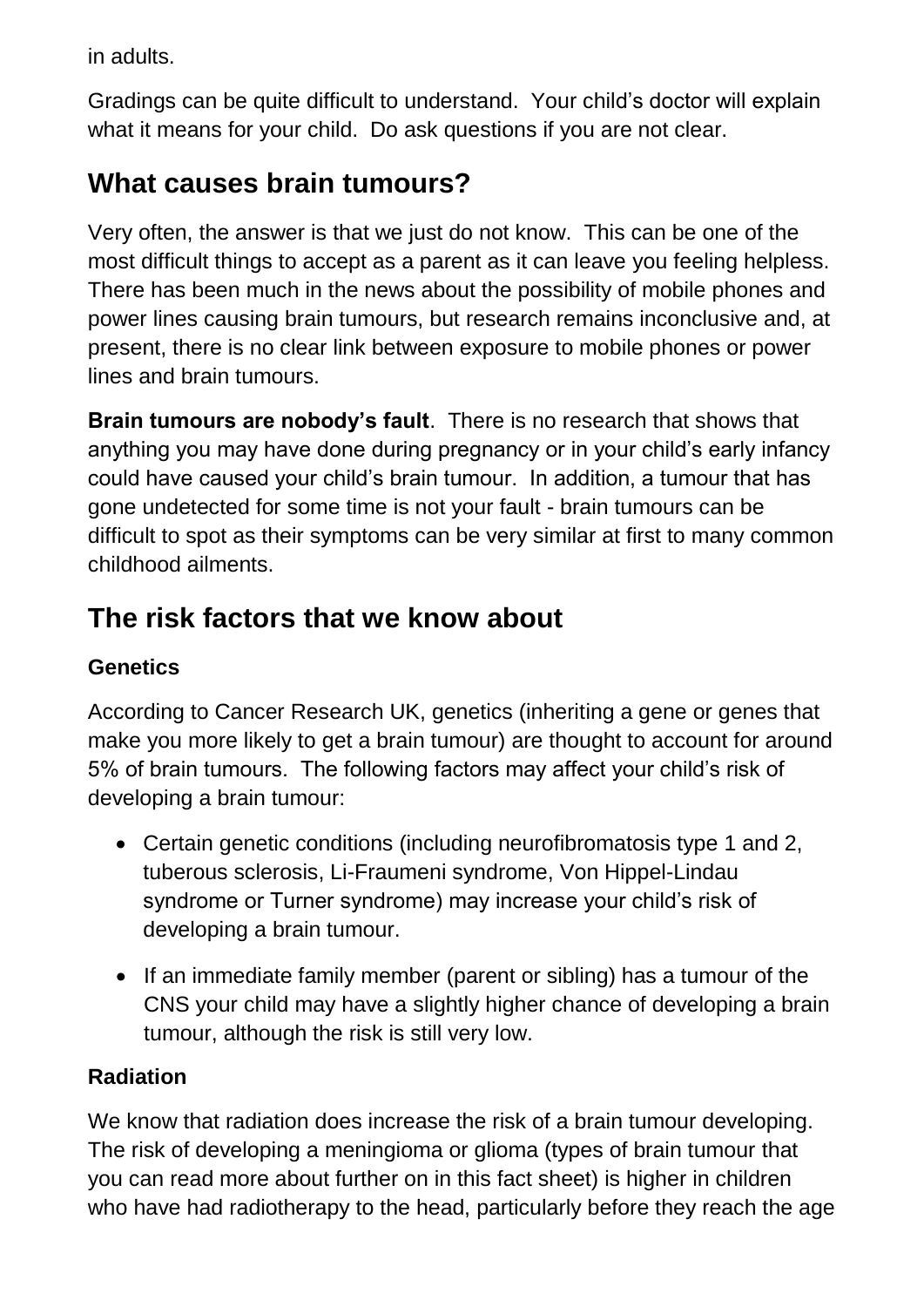of five. Due to the known risk of learning difficulties, health professionals try to avoid irradiating a young child's brain. Radiotherapy is not given without very careful consideration and your child would not receive radiotherapy unless the expected benefits outweighed any potential risks to them.

### **How are childhood brain tumours treated?**

Several factors influence the decision as to which treatment will best help your child. A team of specialised health professionals will consider your child's individual diagnosis and take account of factors, such as the size and location of the tumour, the type of tumour your child has and how quickly it is growing. They will also consider your child's age and their general health.

**Surgery** will often be used to remove as much of the tumour as possible. This will help to reduce pressure on the brain caused by the impaired flow and accumulation of the CSF, the tumour itself or by the brain's reaction to its growth (cerebral oedema). It is increased pressure that can cause some of the symptoms.

However, depending on where in the brain the tumour is, surgery is not always possible or necessary. Sometimes, it would be too risky to operate as the tumour may be very close to, or wrapped around, an important part of the brain, such as the brain stem, and the benefits of surgery would be outweighed by the dangers. In other cases, such as with very slow growing, low grade brain tumours, problems with increased pressure may not develop, so your child may not need surgery straight away or not even at all. (*For more information, see our Neurosurgery in children fact sheet*)

Other treatments, such as **radiotherapy** (generally given only to children who are at least three years old) and/or **chemotherapy** may be used on their own, in combination or after surgery to try to remove any remaining tumour cells. (*For more information, including information about duration of treatment, please see our Radiotherapy for children and Chemotherapy for children fact sheets*).

A further type of treatment, that your child may have, is **Proton Beam Therapy** (PBT). PBT is a type of radiotherapy that uses a beam of positively charged subatomic particles (protons) to target the tumour in a very precise way, reducing the harm to healthy tissue. PBT is not suitable for all types of brain tumours. It works best for smaller tumours and those where the margins are clearly defined. It is also not currently available in the UK for use in brain tumours. PBT can, however, be received outside the UK, through the NHS, if it would be suitable for your child.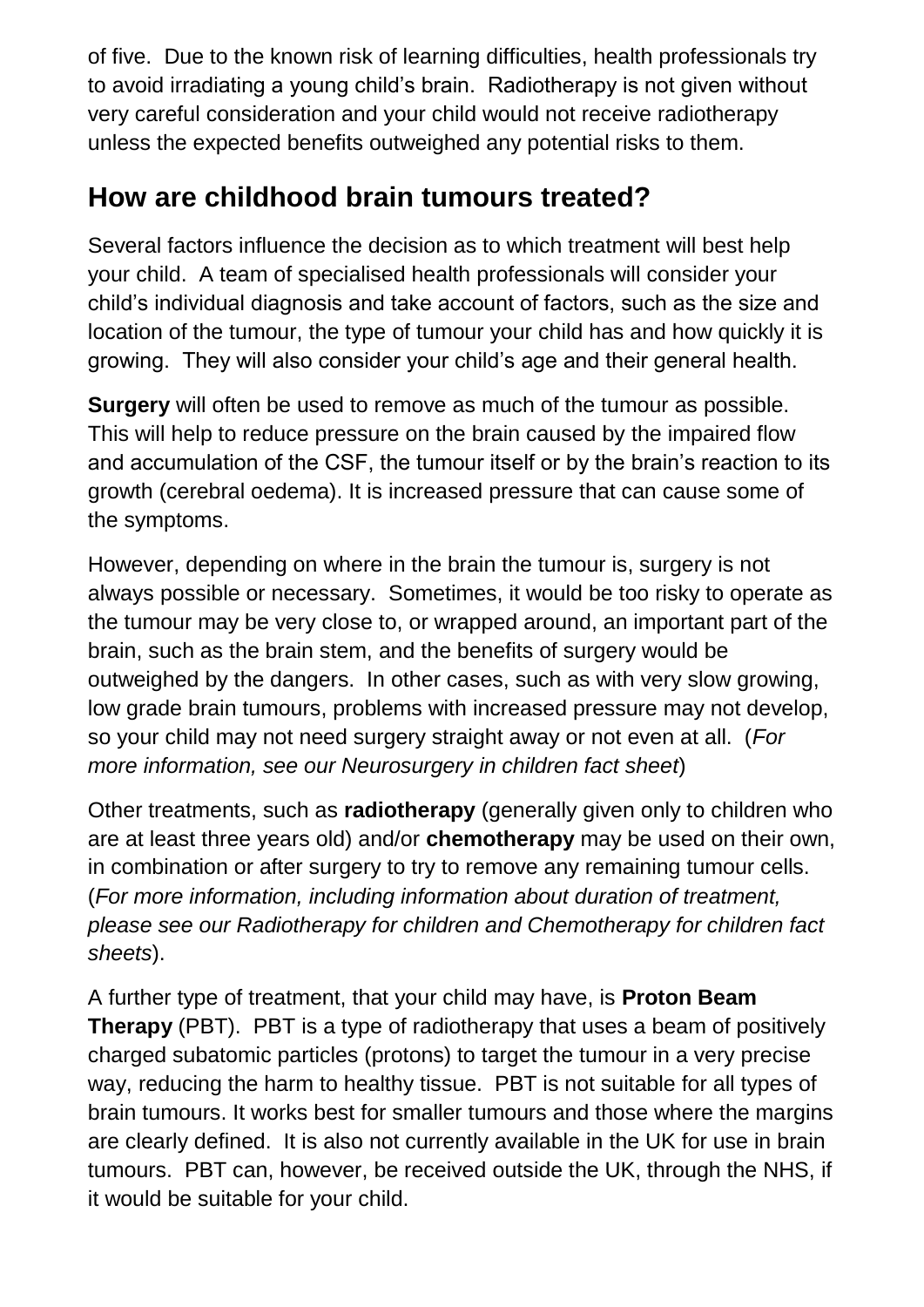The Department of Health has announced two Trusts in England that have been chosen to develop PBT centres - The Christie NHS Foundation Trust Hospital in Manchester and University College London Hospitals NHS Foundation Trust. Given the complex nature of the treatment and facilities, PBT won't be fully available in England until 2017. Until then, the NHS will continue to fund patients to receive treatment abroad.

It is important to note that there are specific referral criteria for PBT and if your child does not meet these criteria they will not be referred on the NHS. (*For further information, see the Proton Beam Therapy fact sheet*).

It is important to know that your child's medical team will tailor your child's treatment to provide the treatment that is the best for your child. This could mean that you meet other families whose children have the same tumour but who are receiving different treatments and the reasons for this could be due to several factors. If you are worried or concerned at all, you should speak to your child's medical team who will be able to help you understand the treatment decisions that have been made. If you feel your child is not getting the correct treatment you can ask for a second opinion. More information about this can be found on the NHS Choices website:

*[www.nhs.uk/chq/Pages/910.aspx](http://www.nhs.uk/chq/Pages/910.aspx)*

# **Will my child have learning difficulties as a result of their brain tumour?**

Children who have had a brain tumour may experience learning difficulties. This could be because of the tumour itself, the impact of treatment, or the fact that they have had to take time out of school and therefore miss lessons. Unfortunately, it is generally the case that the younger a child is when they have a brain tumour, the higher the likelihood of them needing specialist educational input to support their learning. (*For further information, see the Learning difficulties and childhood brain tumours fact sheet*)

Generally, radiotherapy is given only to children who are at least three years old. A very young brain (under three years) is less developed and changing fast and so more likely to experience long-lasting damage from radiation. This poses a significantly increased risk of long-term social and educational learning difficulties. However, radiotherapy may be given to under threes in certain circumstances where the benefits are felt to outweigh the risks.

If your child receives radiation, you may not be aware of difficulties straight away and they may only become apparent as your child gets older. (*For further information, see the Radiotherapy for children fact sheet*)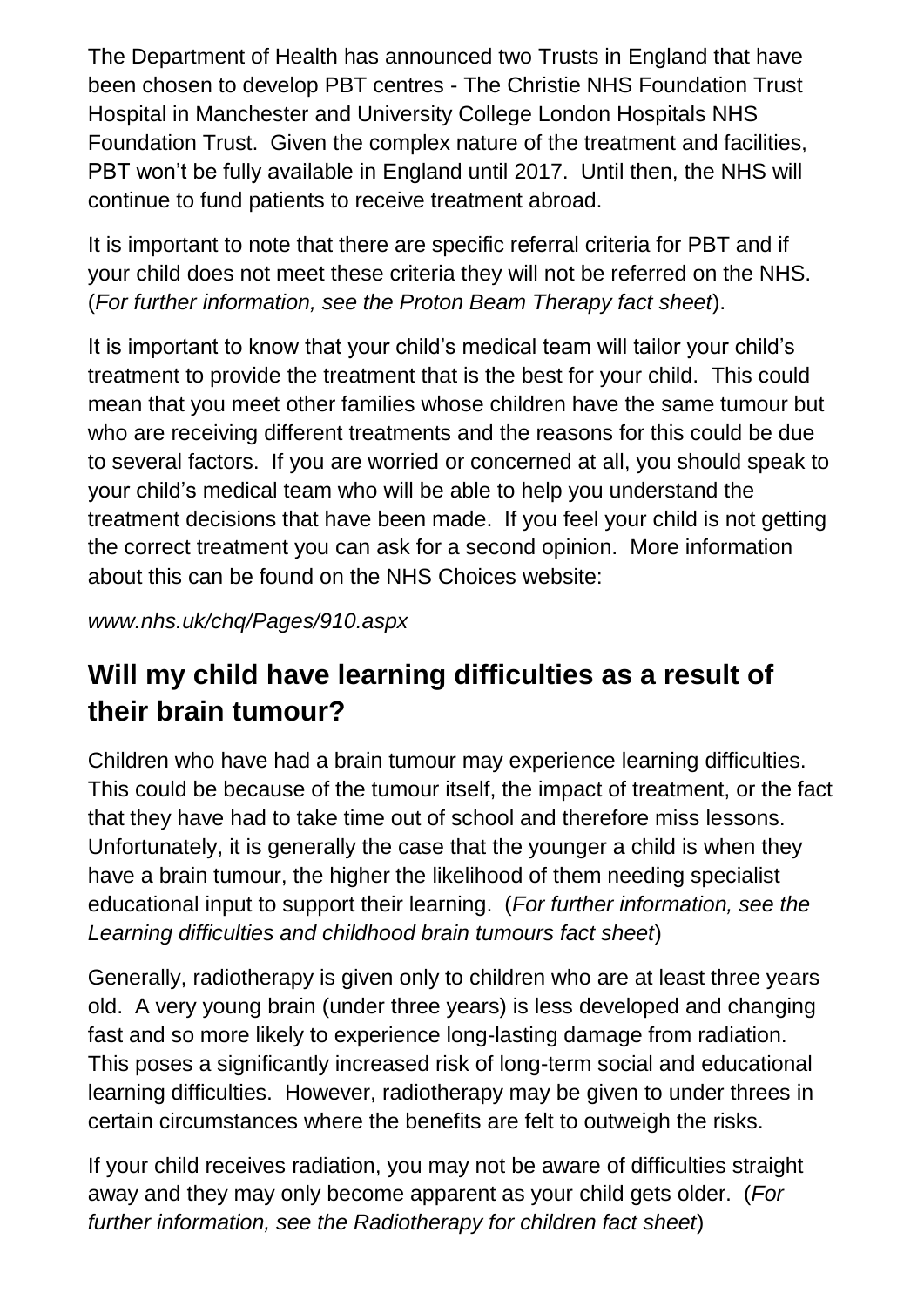### **What other long-term effects might my child have?**

Long-term effects from a brain tumour vary from child to child and depend on the exact location of the tumour within their brain and the therapy given. Your child's consultant will be able to talk you through the possible long-term effects they might experience. You should be able to ask any questions of them that you would like to.

Some possible long-term impacts include:

- **Sight problems** Brain tumours are the biggest preventable cause of blindness in children. Sight loss may be partial, for example, children may experience double or blurred vision, or their sight loss may be full. Sight loss depends on the area of the brain where the tumour grows and also the areas that receive radiation. This side-effect may develop over years. As a general rule, radiologists plan radiation to avoid the optic nerves if possible.
- **Impacts on puberty and fertility** Treatments, such as radiotherapy and chemotherapy, can delay puberty and affect fertility. This can be addressed with an artificial hormone replacement. Girls who have radiotherapy to the head as a child may begin puberty earlier. However, medication can be used to stop this until your daughter is the right age to go through puberty. Speak to your child's medical team.
- **Impacts on growth** If your child receives radiotherapy to, or near, the pituitary gland (which makes and releases chemicals responsible for many of the body's functions, including growth), growth may be slowed. This may be addressed with injections of an artificial growth hormone. Your child's growth may also be affected if your child receives radiotherapy to their spine as this may prevent the spine growing normally as your child develops.
- **Physical problems** Some children who have had a brain tumour will be left with a long-term physical effect, such as weakness in a limb (hemiplegia), or difficulties with balance. Physiotherapy is one possible treatment that may help children to adapt.
- **Emotional difficulties** Children who have had a brain tumour may experience emotional difficulties. This could be due to a number of factors, including changes to areas of the brain that control emotions, the emotional impact of a serious illness and also of the treatment itself. In addition, your child may experience emotional impacts from social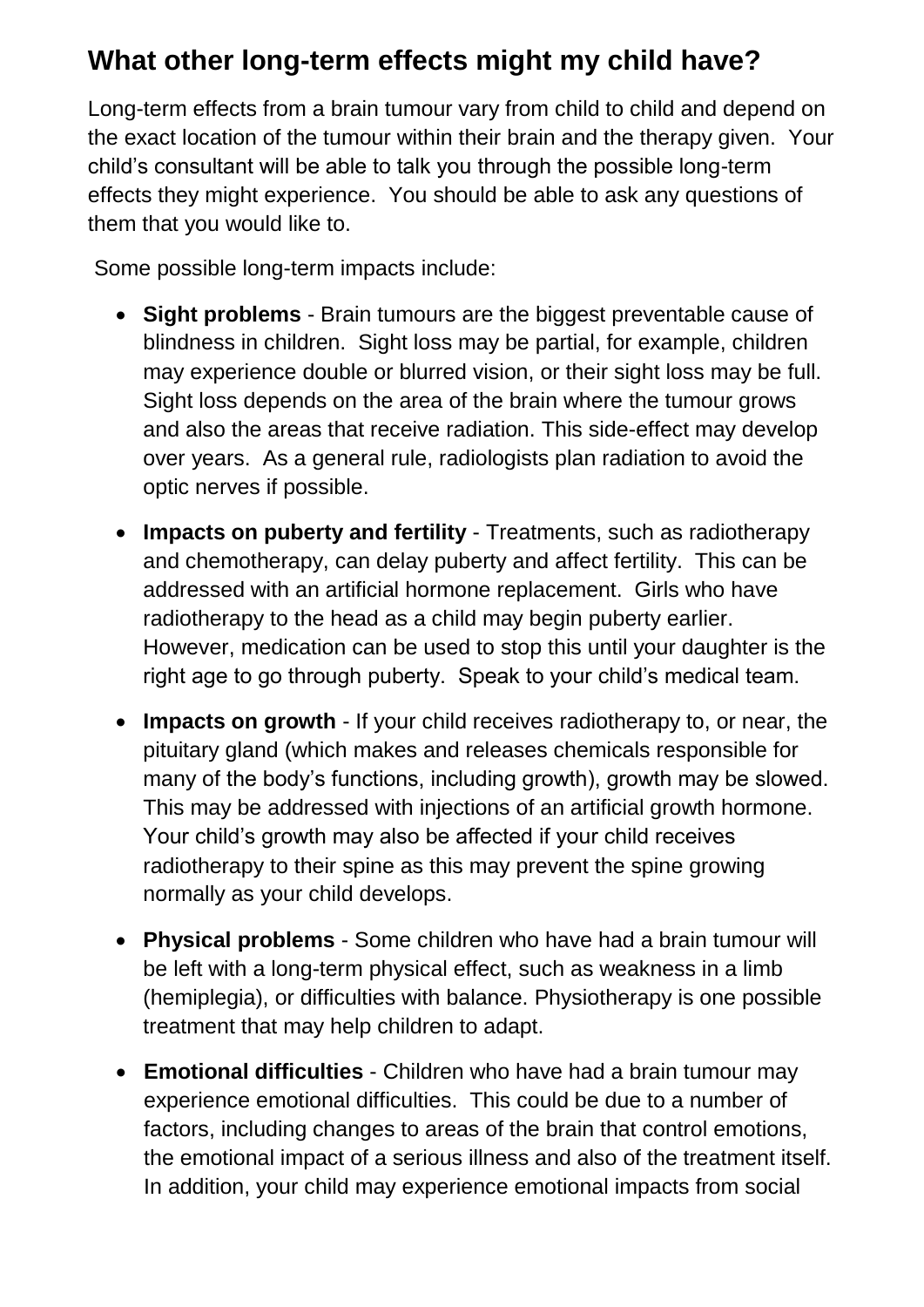changes, loss of contact with their friends and being different from their friends, as well as fears of their tumour returning and of dying.

# **Coping as a family**

Coping with the diagnosis of a childhood brain tumour can have a huge impact on you, as parents/carers, and on the rest of your family. Although centres often have several children with brain tumours on treatment at any one time, it could be that although your child is treated on a children's ward, they may be the only child on the ward with a brain tumour. This could feel lonely for them and for you.

The Brain Tumour Charity has a variety of services to give help if you or you child need it, including a dedicated Children and Families Worker, who can offer both practical and emotional support to parents, children and siblings. If you have questions or would like to talk to a member of our Support and Information team, please phone **0808 800 0004** or email **support@thebraintumourcharity.org**

We run Family Days, which provide children affected by brain tumours the opportunity to meet other children in similar situations in a social situation. For further information, visit our website:

### **thebraintumourcharity.org/familydays**

You may also find it helpful to read or contribute to our online discussion forums (listening rooms), which offer a safe space to gain peer support. We also have one specifically for young people under 18. **thebraintumourcharity.org/forums**

### **Brain tumour types in children**

Brain tumours in children are rare, but they do happen. There are many different types of brain tumour and their names can sound long and complicated. As a general rule though, tumours are named according to the type of cell they start from and/or where in the brain they are located. The following is not an exhaustive list.

# **By cell type**

#### **Gliomas**

Throughout the brain and spinal cord we all have nerve cells called 'neurons', which transmit 'messages' (electrical and chemical signals). Surrounding our neurons are cells called glial cells. Glial cells provide our neurons with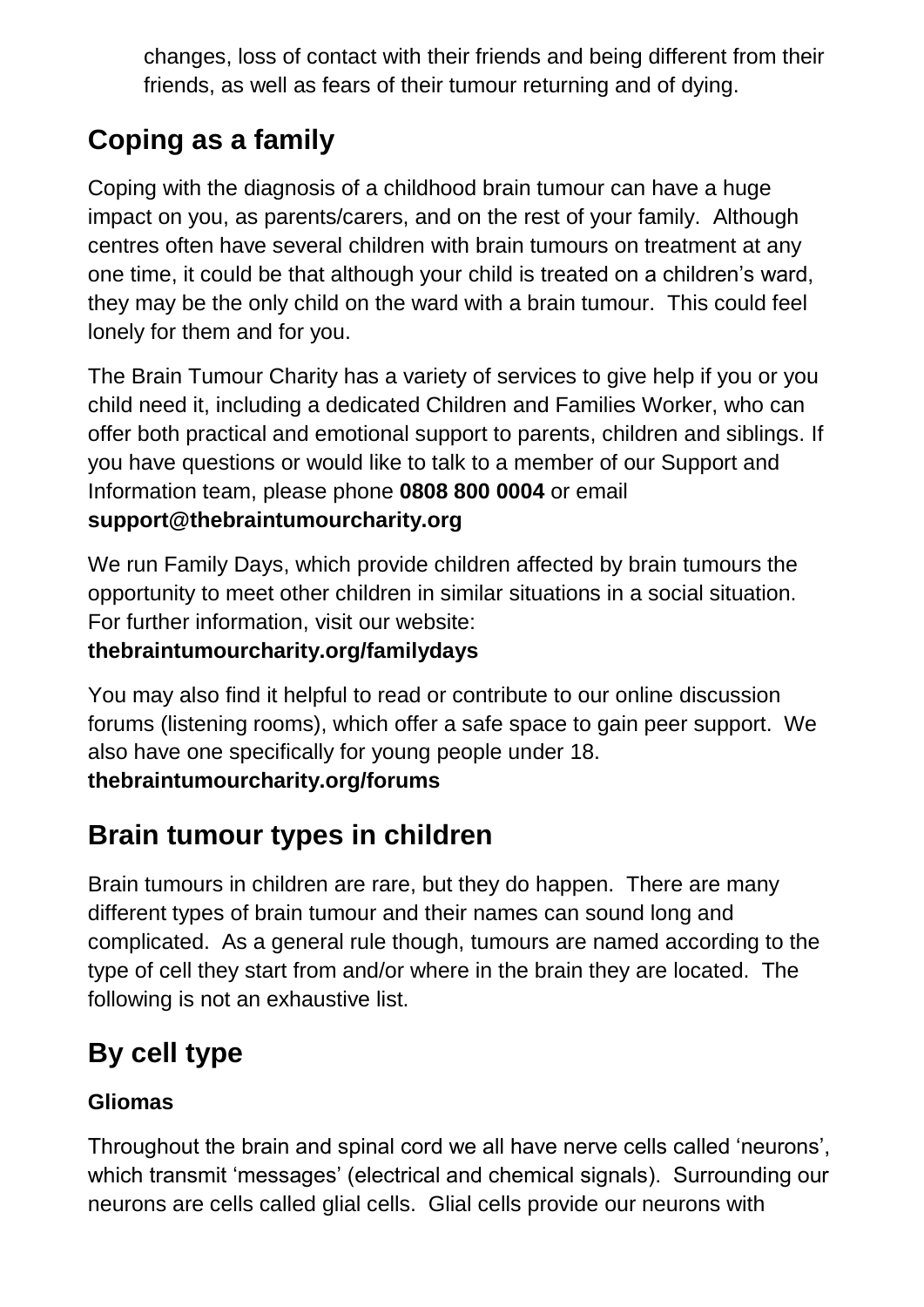oxygen and nutrients and remove dead cells, supporting and protecting the neurons. Glial cells are much smaller than neurons and we have many more glial cells than neurons. Gliomas are brain tumours that begin in these glial cells.

As there are different types of glial cells, including astrocytes, oligodendrocytes and ependymal cells, gliomas can also be divided into different types.

Types of glioma include:

- **Astrocytomas** (arising from astrocytes)
- **Ependymomas** (arising from ependymal cells)
- **Oligodendroglioma** (arising from oligodendrocytes)

You may therefore, for example, hear a tumour referred to as an 'astrocytoma' or a 'glioma' (with astrocytoma being a more specific description of the tumour).

### **Primitive neuroectodermal tumours (PNETs)**

PNET tumours develop from cells that are left over from the earliest stages of our development, while we are still growing in our mother's womb as an embryo. The 'neuroectoderm' is the part of the embryo that goes on to develop into the brain and spinal cord, but some cells do not develop and specialise the way other cells do and so they appear "primitive".

PNET tumours include:

- **Medulloblastomas** (which develop in the cerebellum)
- **Pineoblastomas** (which develop in the pineal region of the brain)
- **Central nervous system (CNS) PNET** (which develop in the upper parts of the brain). These used to be called non-pineal supratentorial PNETs.



Copyright @ CancerHelp UK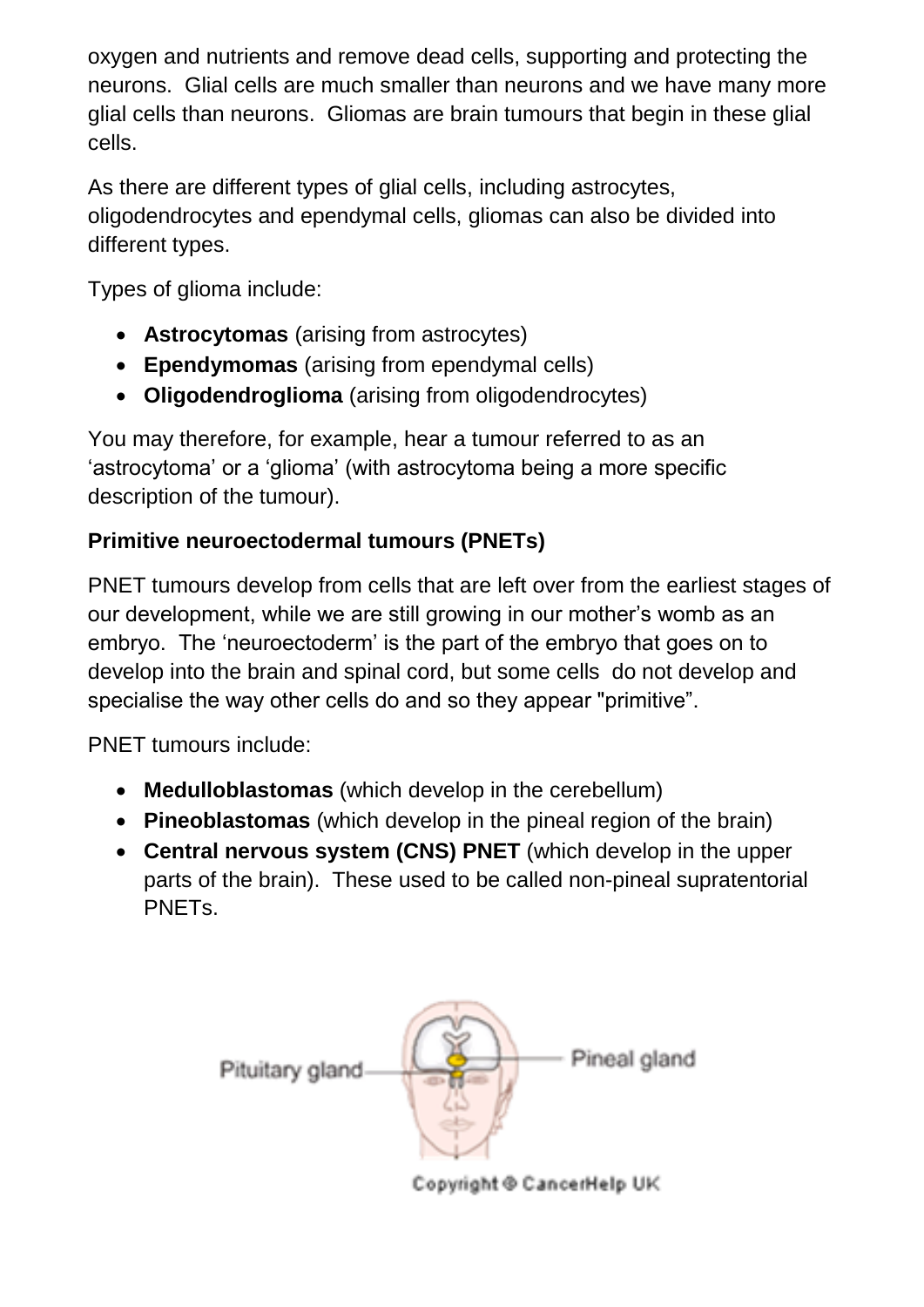

As you can see, PNET tumours often also use the other means of naming tumours - their location in the brain.

# **By location in the brain**

Brain tumours are also often given names which refer to where they are in the brain.

#### **Posterior fossa tumours**

'Fossa' means cavity or pit, so the posterior fossa is the cavity inside the posterior or back of the skull.

It contains, or is near, structures including the cerebellum (involved in balance, movement and co-ordination), the medulla (involved in involuntary functions such as heart rate and breathing) and the brainstem (involved in functions such as breathing, blood pressure and digestion).

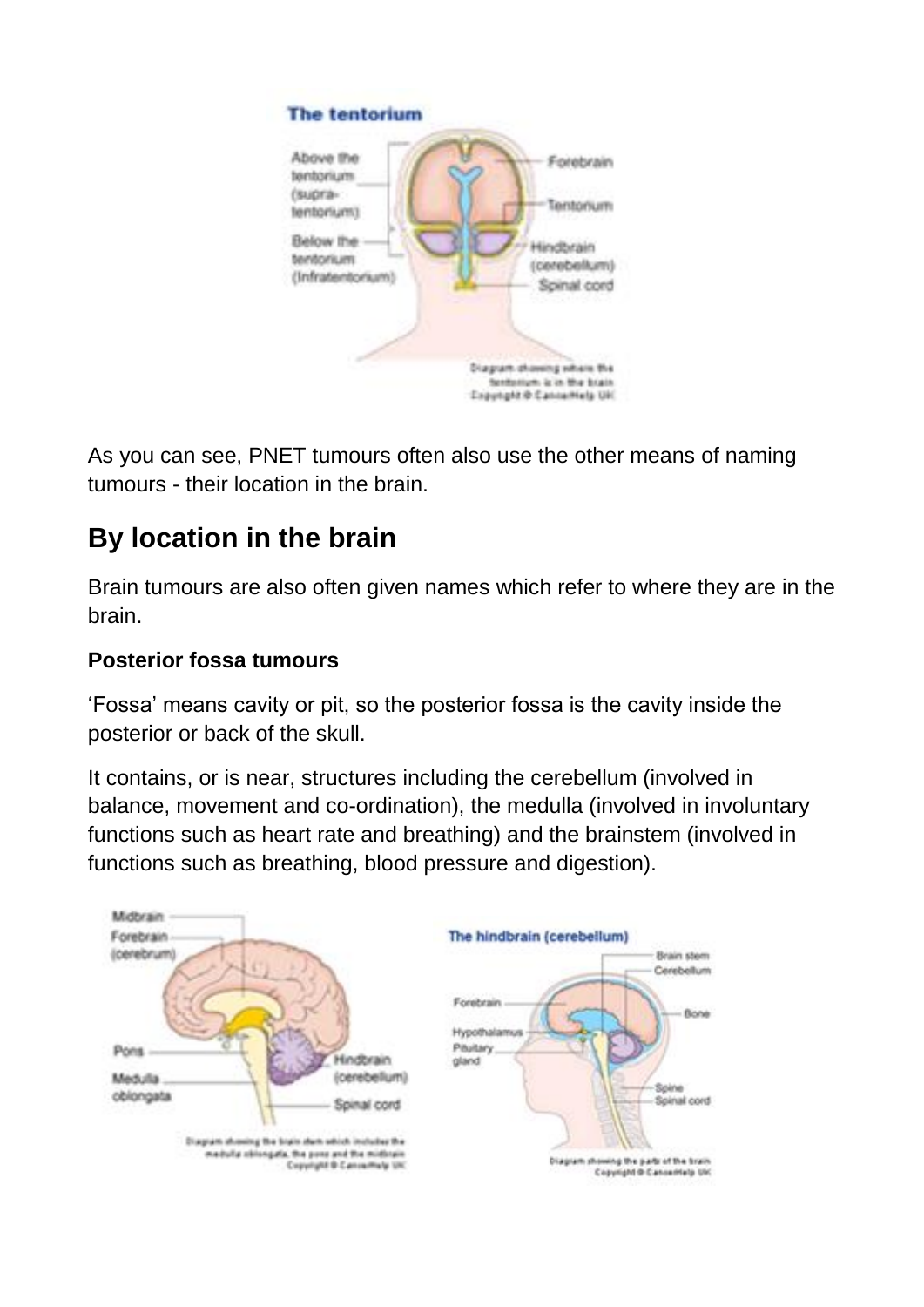Examples of tumours in the posterior fossa include:

- **Cerebellar pilocytic astrocytoma** originates in astrocyte-type glial cells situated in the cerebellum. Pilocytic means the cells are elongated and look hair-like.
- **Medulloblastoma**  develops within the cerebellum
- **Ependymoma** develops in the ependymal cells, which are the glial cells that form the lining of the ventricles (fluid-filled cavities) and tiny passageways of the brain and spinal cord. In children these tumours occur most often in the ependymal cells of the cerebellum, i.e. within the posterior fossa.
- **Brainstem glioma** such as Diffuse Intrinsic Pontine Glioma (DIPG). These gliomas can develop in various parts of the brain because glial cells are found in all areas of our brain, so can occur in the brain stem.

Sometimes the term for the location within the brain will be used in addition to the name derived by the cell type e.g. posterior fossa ependymoma.

*Further information about these tumour types is given in the 'Common childhood brain tumours' section below.*

### **Cerebral hemisphere (cerebrum/forebrain) tumours**

Another common site for brain tumours is in one of the cerebral hemispheres (also known as the cerebrum or forebrain) or in the spinal cord.

As glial cells are found in all areas of our brain, gliomas and their different types can also be found in the cerebral hemispheres. Similarly, primitive neuroectodermal (PNET) cells can also occur in the cerebral hemispheres.

Tumours within the cerebral hemispheres include:

- **Astrocytoma**
- **Ependymoma**
- **Oligodendroglioma**
- **Central nervous system PNET**

#### **Central brain tumours**

Other tumours are located in the central part of the brain and include:

 **Pineoblastoma** - these primitive tumour cells develop in the pineal region, commonly found near the base of the cerebral hemispheres in the pineal region and the area above the pituitary gland).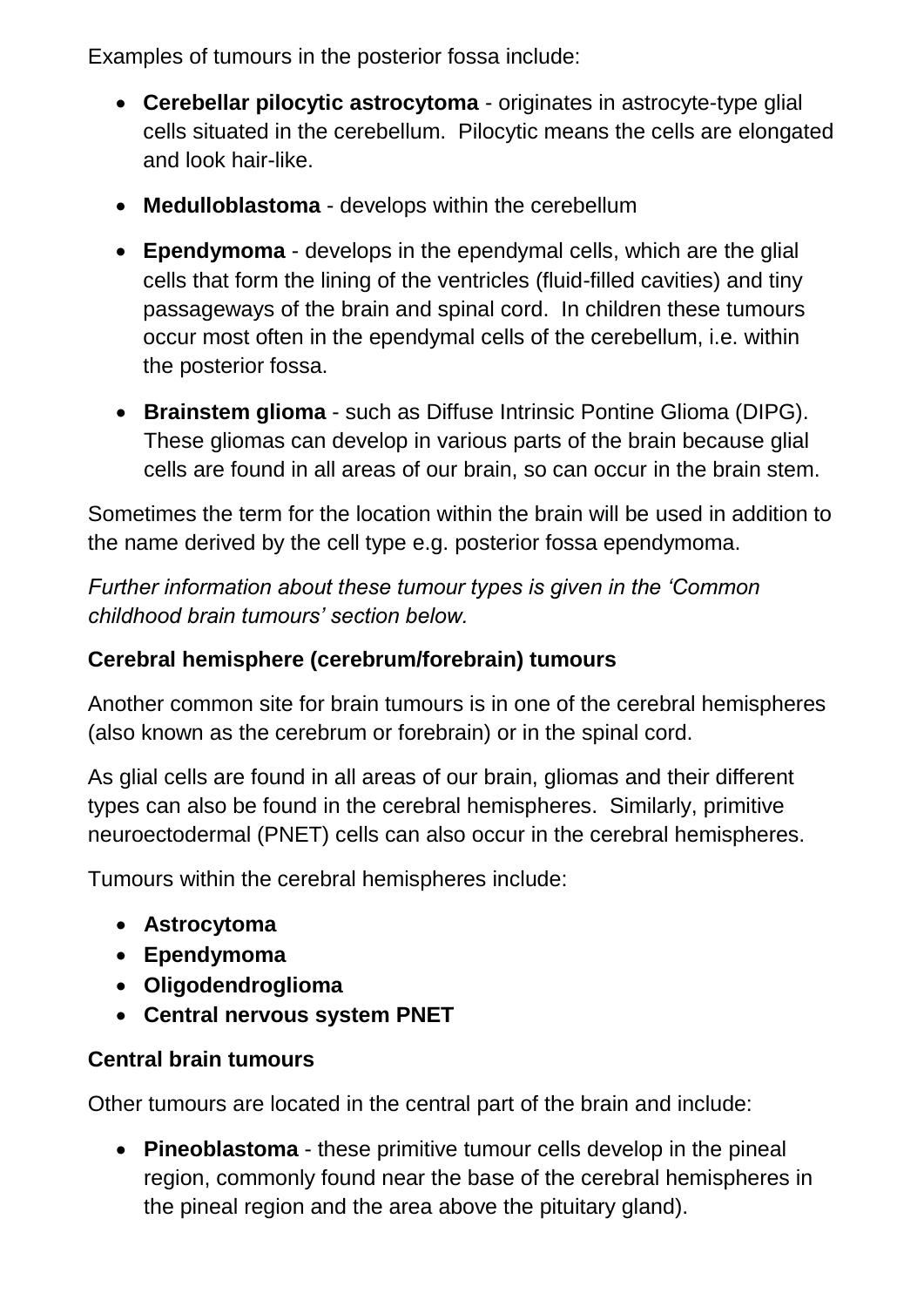- **Craniopharyngioma** these grow near the base of the cerebral hemispheres and arise on the stalk of the pituitary gland.
- **Choroid plexus carcinoma** the choroid plexus is a structure within the cerebral ventricles that produces the cerebro-spinal fluid (CSF), the fluid within the brain.
- **Germ cell tumours** germ cells are primitive cells that develop into the reproductive system; occasionally they can occur in the brain, where they are most commonly found near the base of the cerebral hemispheres in the pineal region and the area above the pituitary gland.

*For further information about areas of the brain, see The human brain fact sheet***.**

### **Common childhood brain tumours**

#### **Glioma**

Around half of all childhood brain tumours are a type of glioma (derived from the various glial cells). Of these, the largest subgroup is astrocytoma and these constitute over two-fifths (43%) of all brain and spinal tumours in children.

#### **Astrocytomas**

These tend to be slow growing (73% are low grade) and are diagnosed throughout childhood with no strong pattern by either sex or age.

Cerebellar pilocytic astrocytoma is the most common subtype of low grade glioma. This type of brain tumour occurs in the cerebellum (the structure in the posterior fossa that is responsible for balance, movement and coordination) and originates in the star-shaped astrocytic cells. Cerebellar pilocytic astrocytomas tend to be cystic, which means that they are associated with a single or several cysts. The vast majority (around 80%) of astrocytomas occurring in the cerebellum are low grade (slow growing). They are typically operable and the prognosis tends to be very good.

However, approximately 10-15% of childhood brain tumours in the UK are a type of astrocytoma or brain cell glioma called a Diffuse Intrinsic Pontine Glioma (DIPG). DIPG is a fast growing, malignant type of brain tumour that originates from astrocytic cells in the brain stem. They often appear in children aged around six years old. These tumours grow very fast within a very sensitive part of the brain so can be quite large and cause significant symptoms to show within a few days of their onset - unsteadiness, squint and swallowing symptoms are common.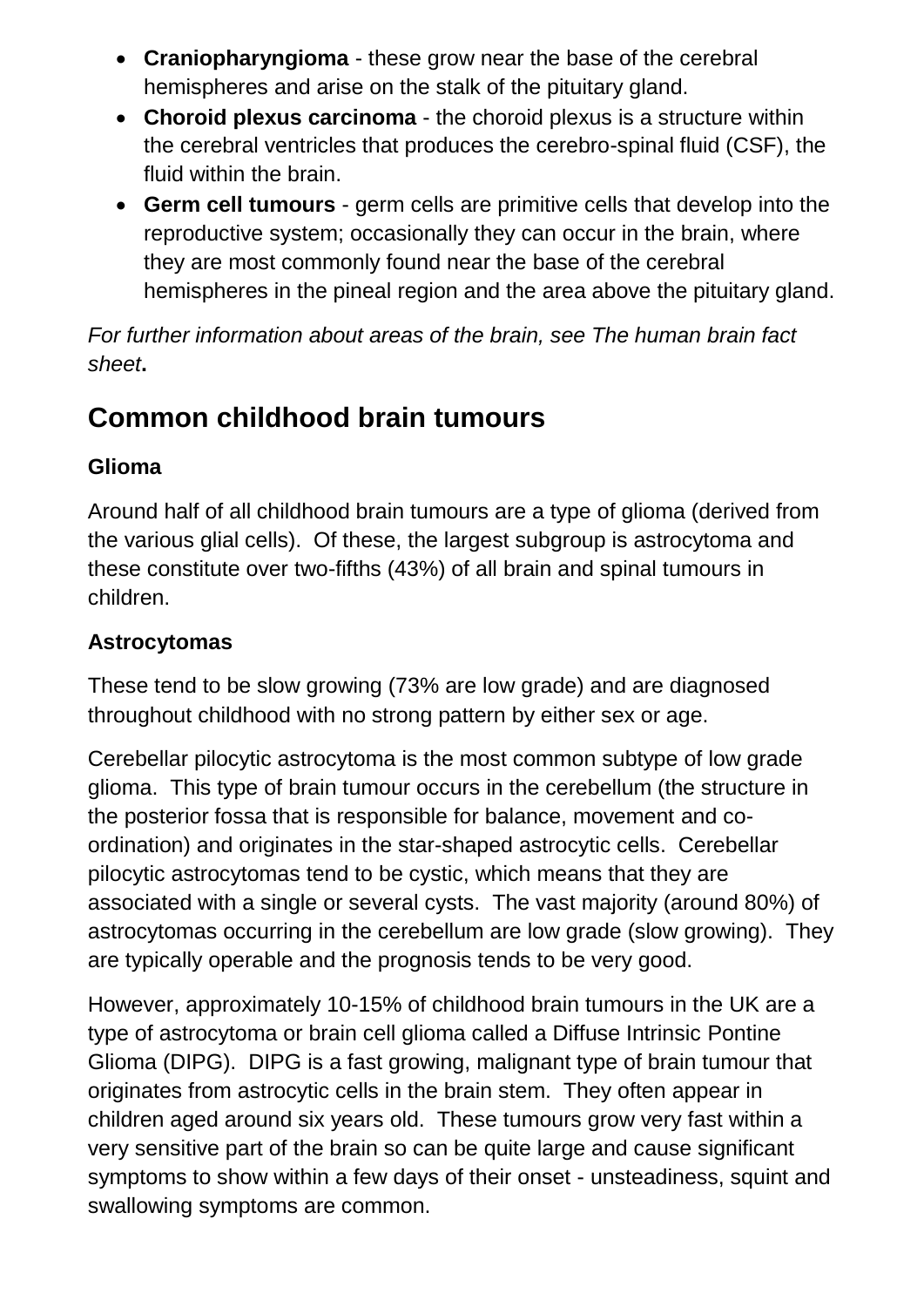#### **Ependymomas and Choroid plexus tumours**

Ten per cent of childhood brain and spinal tumours are defined as ependymoma and choroid plexus tumours. Ependymomas commonly occur within the ventricles of the brain or the posterior fossa and can block the spinal fluid from circulating and draining. Similarly choroid plexus tumours grow within the ventricles. The first symptoms of an ependymoma or choroid plexus tumour may therefore be pressure headaches, particularly in the mornings. They occur most often in one year olds, where the signs of the raised intracranial pressure may be vomiting and lethargy (drowsiness), rapidly increasing head size and an inability to look upwards.

### **PNET tumours**

The second most frequent subgroup consists mostly of the primitive neuroectodermal tumours (PNETs). About 20-25% of childhood brain tumours are PNETs, which are malignant tumours. PNETs occur most frequently in younger children and incidence decreases with age with more than half of all PNETs being diagnosed in children less than 10 years old. Nearly three-quarters (73%) of PNETs are medulloblastomas.

#### **Medulloblastomas**

These are the most common type of malignant tumour in children. They make up around 20% of all childhood brain tumours. They are more common in boys than girls and are most commonly diagnosed at around the age of 5 years.

They develop in the cerebellum, a structure involved in co-ordination and movement, but may spread to other parts of the brain and spinal cord. Treatment depends on many factors (including the age of your child and the size and location of their tumour) but may involve surgery, radiotherapy and chemotherapy.

#### **Other tumours**

#### **Craniopharyngioma**

These are more common in children and young people than adults and account for 8% of childhood brain tumours. They do not usually spread, but are near important structures in the brain and can cause problems as they grow. They can cause changes in hormone levels and problems with eyesight. Children with craniopharyngioma can experience weight gain and growth problems.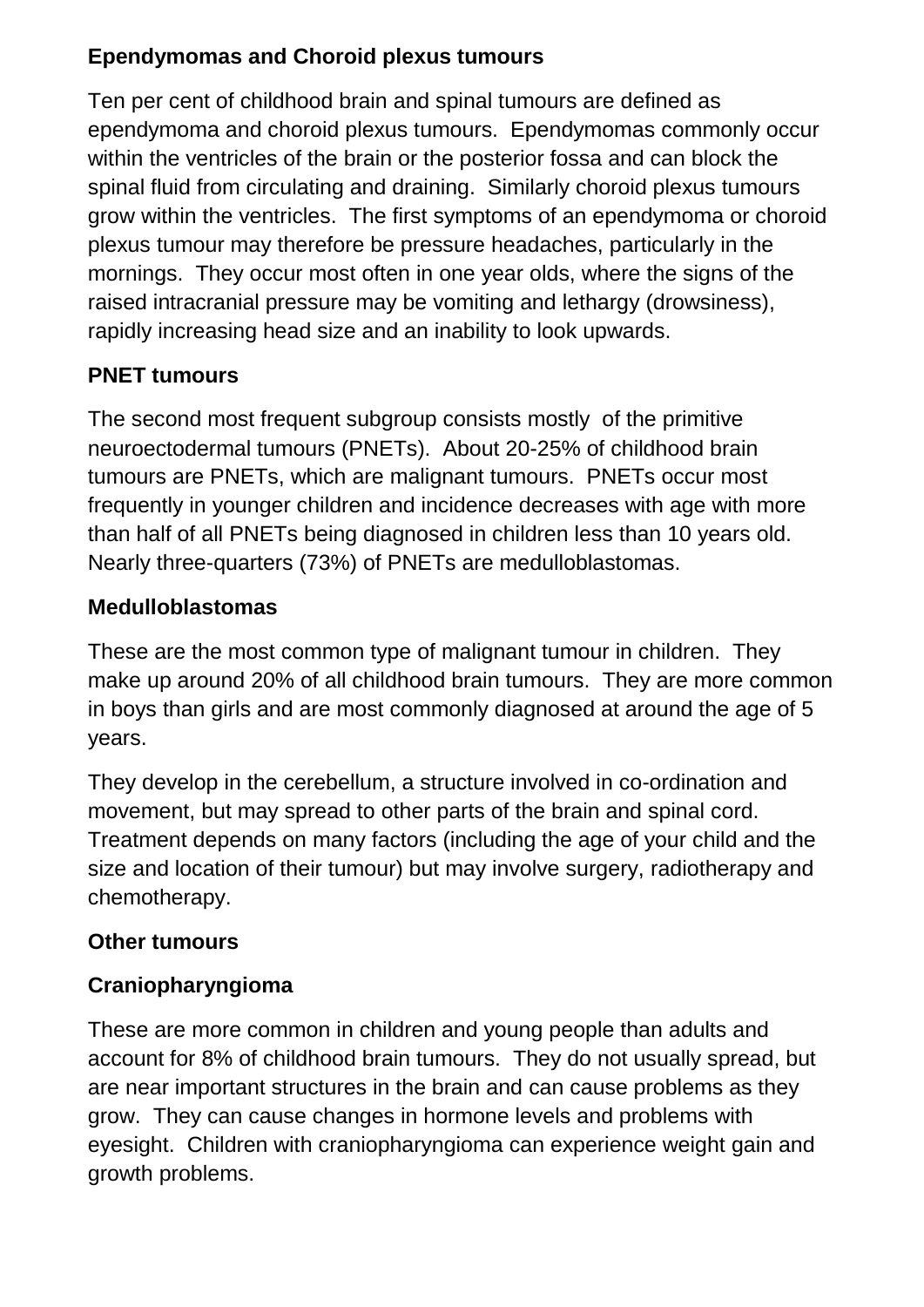From these descriptions you can see that a large proportion (around 60%) of childhood brain tumours start in the posterior fossa.

### **Rarer childhood brain tumours**

### **Astrocytoma (high grade)**

In children, 20% of astrocytomas are high grade and are classified as either anaplastic astrocytomas (grade III) or glioblastoma (sometimes referred to as GBM). These are malignant tumours. Glioblastomas are the quickest growing type of brain tumour (also sometimes called a grade 4 astrocytoma). Glioblastoma are rare in children.

### **Oligodendrogliomas**

These tend to occur in the cerebrum (which covers much of the brain) in the frontal or the temporal lobes. They are far less common in children than astrocytomas and ependymomas.

#### **Meningiomas**

These tend to start in the membrane covering the brain, called the meninges. They are slow growing tumours. They are rare in children, but may occur in children who have neurofibromatosis type 2 - a genetic condition that causes tumours to grow along your nerves. They may be associated with radiotherapy given at a young age. The usual therapy is surgery.

This list of tumours is not exhaustive and there other rare brain and spinal tumours in childhood. The list of names for the tumours is expanding due to continuing developments in the understanding of the microscopic structure of tumour cells.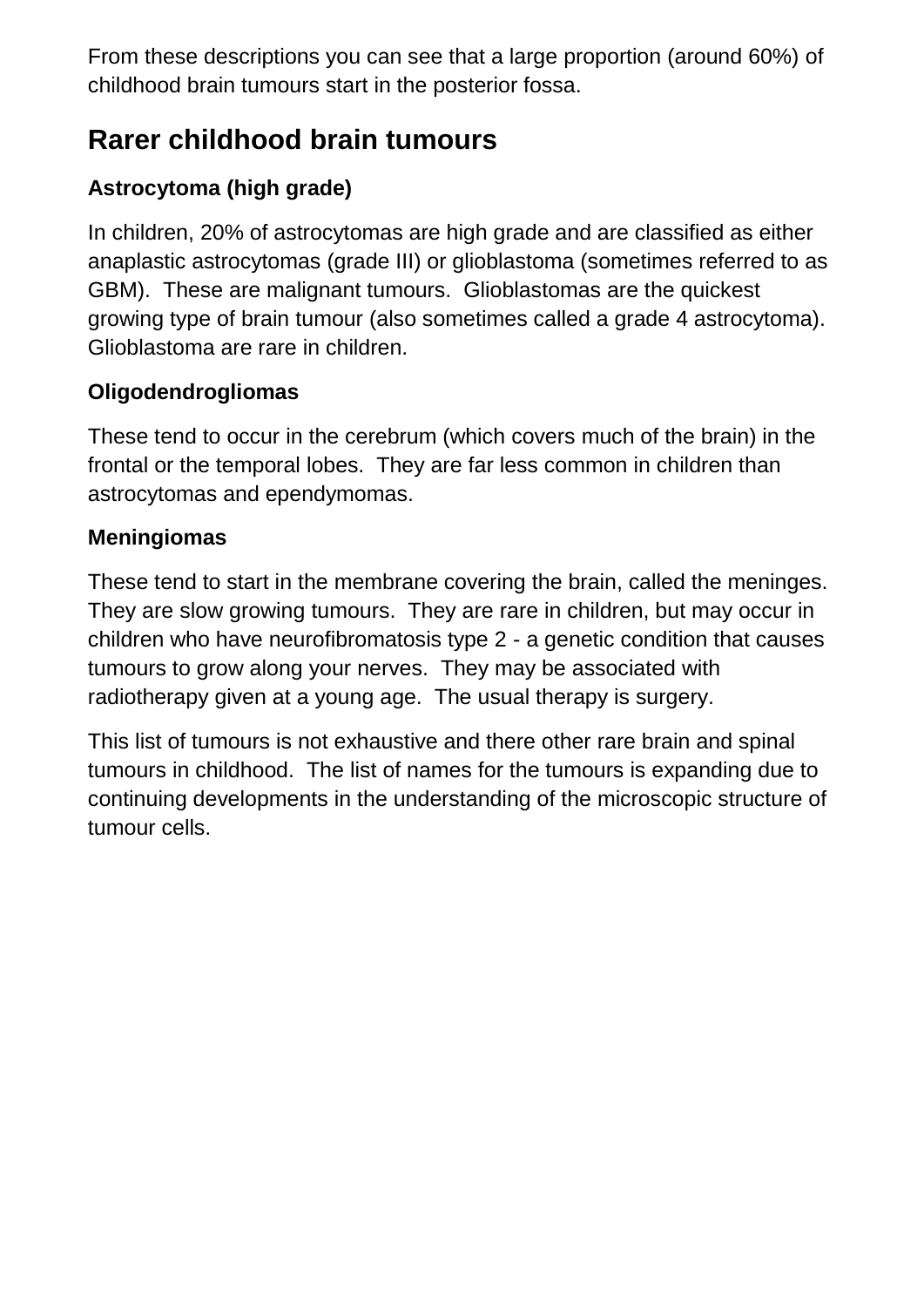# **What if I have further questions?**

If you require further information, any clarification of information, or wish to discuss any concerns, please contact our Support and Information Team, which includes a dedicated Children and Families Worker:

- Call 0808 800 0004 (free from landlines and most mobiles including 3, O2, Orange, T-mobile, EE, Virgin and Vodafone)
- Email [support@thebraintumourcharity.org](mailto:support@thebraintumourcharity.org)
- Join our closed Facebook group: bit.ly/supportonfacebook

# **About us**

The Brain Tumour Charity makes every effort to ensure that we provide accurate, up-to-date and unbiased facts about brain tumours. We hope that these will add to the medical advice you have already been given.

The Brain Tumour Charity is at the forefront of the fight to defeat brain tumours and is the only national charity making a difference every day to the lives of people with a brain tumour and their families. We fund pioneering research to increase survival, raise awareness of the symptoms and effects of brain tumours and provide support for everyone affected to improve quality of life.

We rely 100% on charitable donations to fund our vital work. If you would like to make a donation, or want to find out about other ways to support us including fundraising, leaving a gift in your will or giving in memory, please visit us at thebraintumourcharity.org, call us on 01252 749043 or email fundraising@thebraintumourcharity.org

# **About this fact sheet**



This fact sheet has been written and edited by The Brain Tumour Charity's Support and Information Team and is supported by the Children's Cancer and Leukaemia Group (CCLG).

The accuracy of medical information has been verified by leading health professionals specialising in neuro-oncology. Our fact sheets have been produced with the assistance of patient and carer representatives and up-todate, reliable sources of evidence. If you would like a list of references for any of the fact sheets, or would like more information about how we produce them, please contact us.